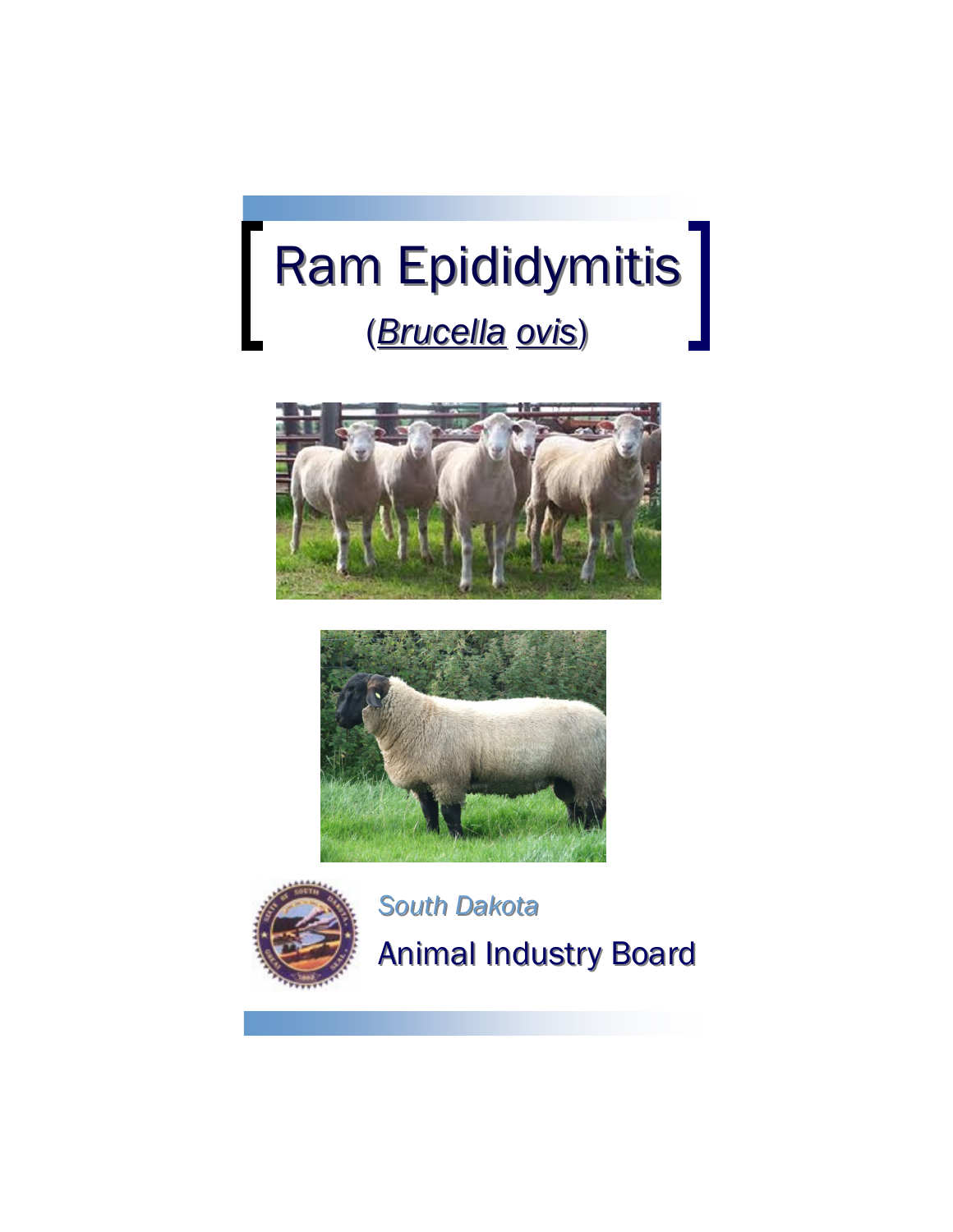### **What is Ram Epididymitis (***Brucella ovis)?*

*Brucella ovis* (*B. ovis*) is a bacterial disease that affects sheep. *B. ovis* is an economically important cause of epididymitis, orchitis and impaired fertility in rams. A flock infected with *B. ovis* may experience decreased pregnancy rates due to ram infertility, abortions, and increased lamb mortality at lambing time.

Unlike most species of *Brucella, B. ovis* is not known to infect humans.

### **Distribution:**

The disease was first described in New Zealand and Australia and has since been reported from many sheep-raising areas of the world including the US.

#### **Transmission:**

The disease is transmitted through three pathways: ram-to-ram, ram-toewe, and ewe-to-ram. The primary means of transmission is by direct contact among rams or from recently infected ewes by venereal and oralnasal routes. The bacteria can survive in the vagina of an infected ewe for at least two months and is shed in vaginal discharges and milk. Rams often become persistently infected, and will intermittently shed *B. ovis* in semen for 2 to 4 years or longer.

### **Clinical Signs:**

Rams

- Poor semen quality due to epididymitis and/or orchitis.
- Palpable lesions in the epididymis and scrotum.
- Testicular atrophy in later stages of the disease.

Ewes

- Abortions and placentitis.
- May give birth to weak lambs that die soon after birth.

#### **Recommendations on control and prevention:**

- 1. Buy virgin rams that have tested negative.
- 2. Test all rams for *B. ovis* prior to breeding.

Page 2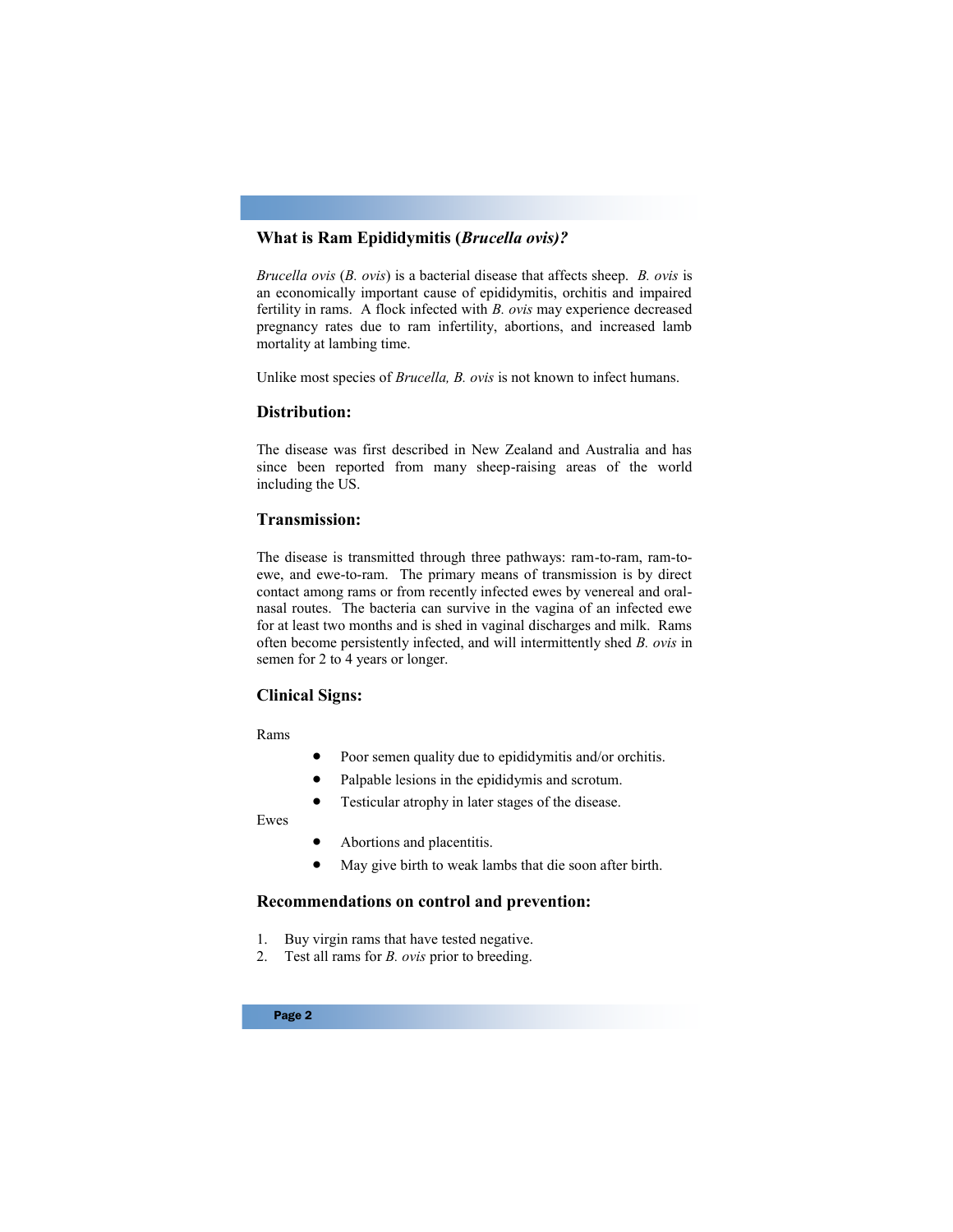- 3. Cull any *B.ovis* positive rams.
- 4. Prior to breeding season, perform breeding soundness exams annually on all rams and cull all rams with semen abnormalities, epididymitis, or that fail the exam.
- 5. If *B. ovis* is diagnosed in your flock:
	- Retest all rams in the flock 45 to 60 days after the initial test and the remove the infected ram(s).
	- Cull all open ewes, any ewe that aborts and any ewe that does not lamb.

# **Ram Epididymitis Control - SD AIB Regulations:**

#### Import Requirements:

- A Certificate of Veterinary Inspection (CVI) with a SD telephone import permit must accompany the shipment.
- Rams 6 months of age and older MUST be tested NEGATIVE for *Brucella ovis* by the ELISA test within 30 days prior to entry, or originate from a *Brucella ovis* free flock with a test record within the past year.
- Individual official identification must be listed on the CVI.

#### Intrastate movement:

 All rams 6 months of age and older that are sold, loaned, or leased within the state for purposes other than immediate slaughter must test negative for *B. ovis* within 90 days prior to movement or come from a *Brucella ovis* free flock.

# **SD** *Brucella ovis* **free flock certification:**

#### Establishing a *B. ovis* free flock:

All rams 6 months of age and older in the flock must be tested negative by two blood tests 45 to 60 days apart.

#### Maintenance of a *B. ovis* free flock:

Blood test with negative results on:

- 1. All rams 6 months of age and older prior to addition into the flock. AND
- 2. All rams 6 months of age and older in the flock, annually.